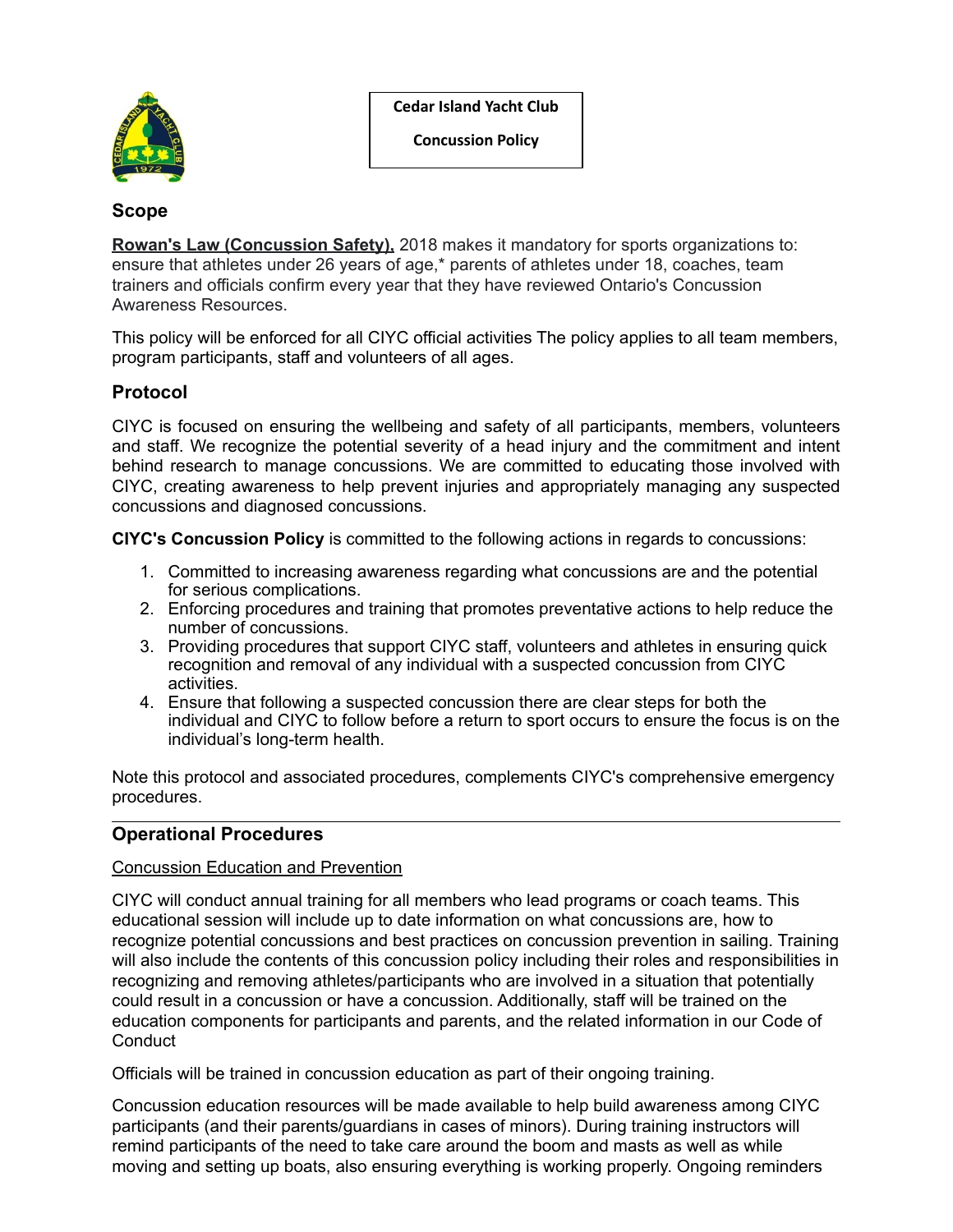for participants to be aware of potential situations where head injuries could occur will help build awareness and prevention related to concussions.

CIYC members who engage in dangerous or reckless behaviour that could potentially create a high risk for a concussion causing situation will be subject to disciplinary actions as described in the Code of Conduct.

## Recognition, Removal and Referral – Programs and Practices

If any individual suffers any kind of injury where there is potential for there to have been direct or indirect force to the head, neck or face, and is experiencing or demonstrating any concussion related signs or symptoms, the individual will be removed from activity immediately and rest. The member or staff in charge of the program or practice will err on the side of caution in their decision making.

CIYC members or staff recognize that symptoms may not appear immediately and that concussions can occur in many different situations. In the case of a suspected concussion, the individual may not be in a condition to assess themselves or make appropriate decisions.

For individuals under 18, all suspected concussions or situations that occurred that potentially could result in a concussion will be reported to the guardian. The guardian should monitor the individual for delayed signs and symptoms for the next 72 hours.

All individuals of any age with a suspected concussion will be referred to a medical doctor (or nurse practitioner) for medical assessment and diagnosis.

If a direct force to the head results in immediate injury or any "red flag" signs and symptoms of a concussion, CIYC's Emergency Action Plan will immediately be followed.

(More information on signs and symptoms of a concussion as well as appropriate response needed for various signs can be found in the concussion resources provided to coaches, instructors, parents and athletes and available within the Ontario Sailing Emergency Procedures as well as Appendix A of this policy).

## Recognition, Removal and Referral – Competition

In addition to the procedures during a practice or program, the following also will be enforced during competition. Under CIYC's Concussion Policy, all members recognize the authority of their on-site coach. In a potential concussion situation, our policy ensures the athlete agrees to waive their rights to the Racing Rules of Sailing - Decision to Race Rule (Decision to Race Rule states - the responsibility for a boat's decision to participate in a race or to continue racing is theirs alone). The coach in attendance at the competition will make the decision for their athlete if they can continue based on a direct or indirect hit to the head.

In competition, coaches, officials and athletes all have a responsibility to communicate openly and honestly about situations where direct or indirect hits to a head occur. If a situation occurs where a concussion is possible, the member or coach will communicate with the athlete, officials and parents/guardian as appropriate. Officials will communicate with the athlete's skipper or coach if any incident happens on the water away from the skipper or coach.

All individuals of any age with a suspected concussion will be removed and referred to a medical doctor (or nurse practitioner) for medical assessment and diagnosis.

If the direct force to the head results in immediate injury or signs of a concussion, CIYC's Emergency Procedures in partnership with the facility's location specific Emergency Action Plan will immediately be followed.

## **Reporting**

As per CIYC's Emergency Procedures, any incident resulting in injury or removal from activity will be reported on an CIYC Incident Report Form. These are to be submitted (electronic images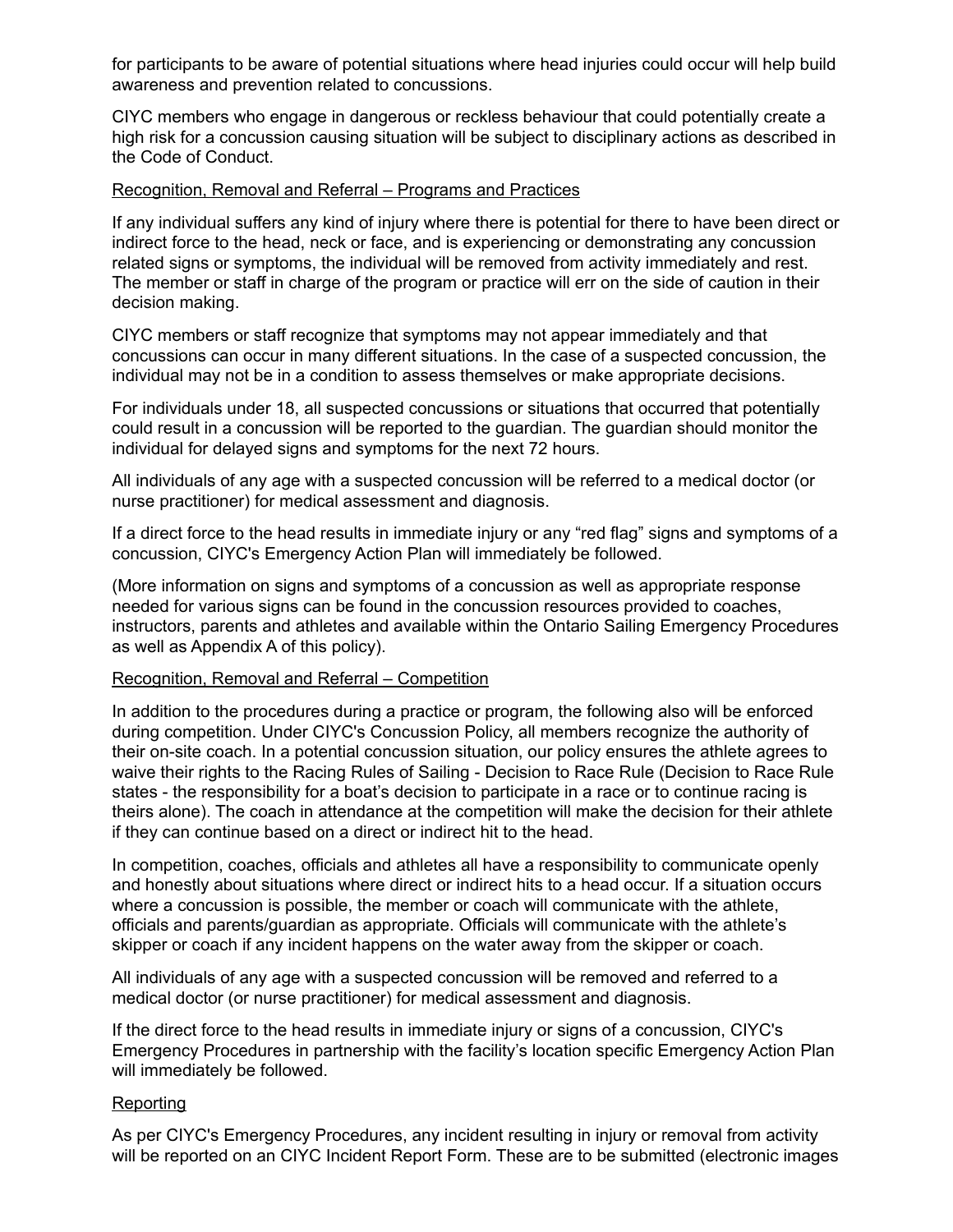acceptable) to the appropriate officer Health and Safety Coordinator and Commodore within 24 hours.

The Health and Safety Coordinator or designate, tracks all incident reports for patterns and trends as well as individual situations.

## Participant Disclosure

If an individual discloses, or staff/volunteers become aware through any means, that an individual suffered a possible concussion through other activities they will be unable to participate in CIYC activities. Discovery or disclosure of a suspected concussion will be reported to CIYC's Health and Safety Coordinator within 24 hours, following procedures for incident reporting.

Members who fail to disclose a possible concussion as described in their Code of Conduct may be subject to discipline as described in the Code of Conduct.

## Returning to Sailing

Each individual will have their own individualized and medically supervised Return to Sport protocol. The plan is a graduated strategy to ensure the long-term health of the individual. CIYC is committed to supporting the individual in their recovery.

Before a participant or athlete is permitted to return to any CIYC led practice or program after experiencing a concussion, or having reported a concussion, they will need to submit proof of medical clearance that permits them to return to participating in a full range of physical activities.

The written clearance must be provided by a medical doctor or nurse practitioner and submitted to the coach or instructor who will forward to the Health and Safety Coordinator. The clearance will be filed CIYC's original copy of the incident report or athlete disclosure.

Due to the unpredictability of sailing, they can rejoin activities on the water once they have medical clearance to return to normal sailing activities (Step 5 of the Standard Return to Sport Strategy as found in Appendix B).

Once cleared, coaches and instructors will gradually build the activity level to help progress the individual slowly. This will include ensuring the first time on the water is in mild weather conditions with an uncomplicated course. After a few successful on the water outings they will gradually be permitted to experience more extreme weather conditions and increased complications in the sailing course laid out for them.

Competition (Stage 6) will only be permitted once they have demonstrated symptom free completion of a minimum of two on the water training experiences involving a mix of conditions.

(The time required to complete this may depend on the weather conditions occurring in the location. The coach/instructor will work with the individual focusing on an individualized progression with the individual's long-term health as the priority.)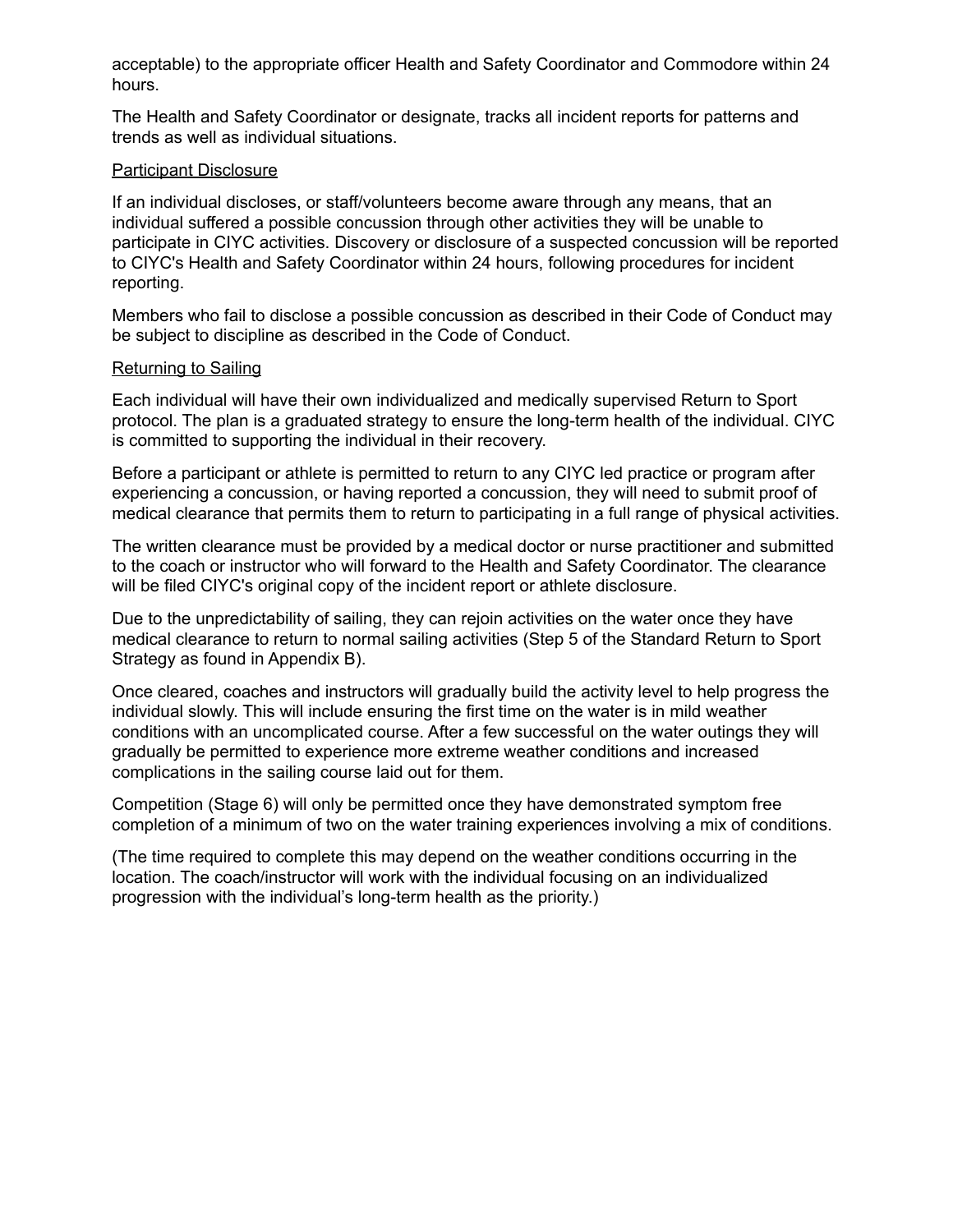**Appendix A – Signs and Symptoms of a Concussion**



Many people who sustain a **concussion** have no observable signs, which can make diagnosis difficult. Recognising the condition often depends on the affected person reporting the symptoms they are experiencing. These can occur either immediately after the head injury or minutes to hours later.

These are the signs and symptoms of concussion:

# **Signs of Concussion**

# **Doctors look for the following signs in someone suspected of suffering from concussion:**

- Confusion and inability to speak coherently
- Disorientation (e.g. unaware of time and place)<br>• Lack of co ordination (e.g. stumbling insbility)
- Lack of co-ordination (e.g. stumbling, inability to walk in a straight line)
- Loss of memory (e.g. about the causative event)
- Slurred speech
- Delayed response to questions
- Appearing dazed or with a vacant stare
- Inappropriate emotion (e.g. crying for no reason)
- Any temporary loss of consciousness

# **Symptoms of Concussion**

# **People who have sustained a concussion may also report the following symptoms:**

- Headache or a feeling of pressure in the head
- Confusion or difficulty concentrating
- **Dizziness**
- Changes in vision (e.g. 'seeing stars')
- Ringing in the ears
- Nausea and vomiting
- Fatigue
- Sensitivity to light
- Loss of smell or taste